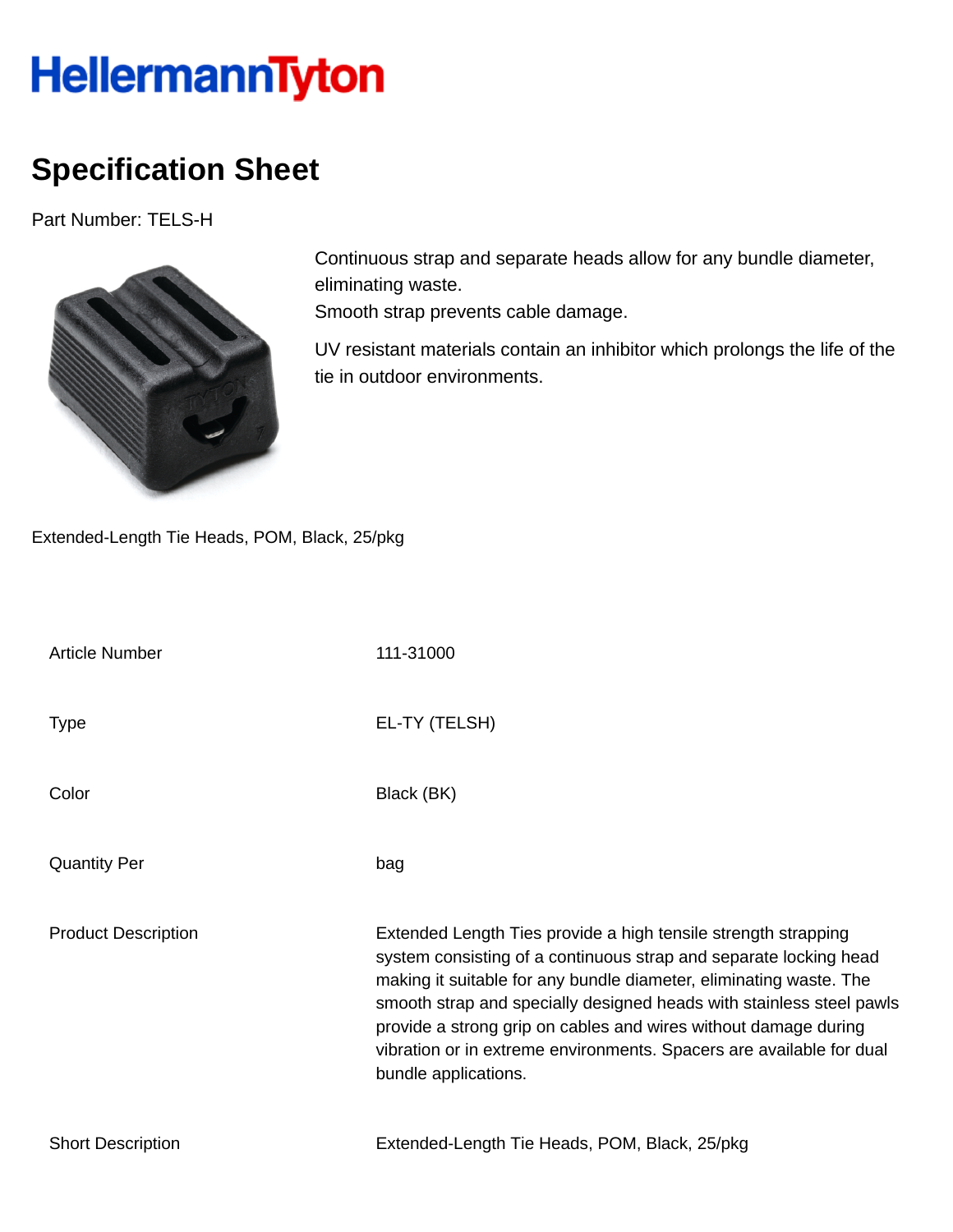| Contents of pkg/kit | 25 Heads |
|---------------------|----------|
|---------------------|----------|

| Minimum Tensile Strength (Imperial) | 250.0  |
|-------------------------------------|--------|
| Minimum Tensile Strength (Metric)   | 1115.0 |
| Length L (Imperial)                 | 0.62   |

- Length L (Metric) 15.75
- Fixation Method 2 piece
- Identification Plate Position **none**
- Releasable Closure No
- Tie Closure steel pawl
- Variant **Extended Length**
- Width W (Imperial) 0.8
- Width W (Metric) 20.3
- Height H (Imperial) **.49**
- Height H (Metric) 12.40
- Cable Tie Width Max (Metric) 12.7